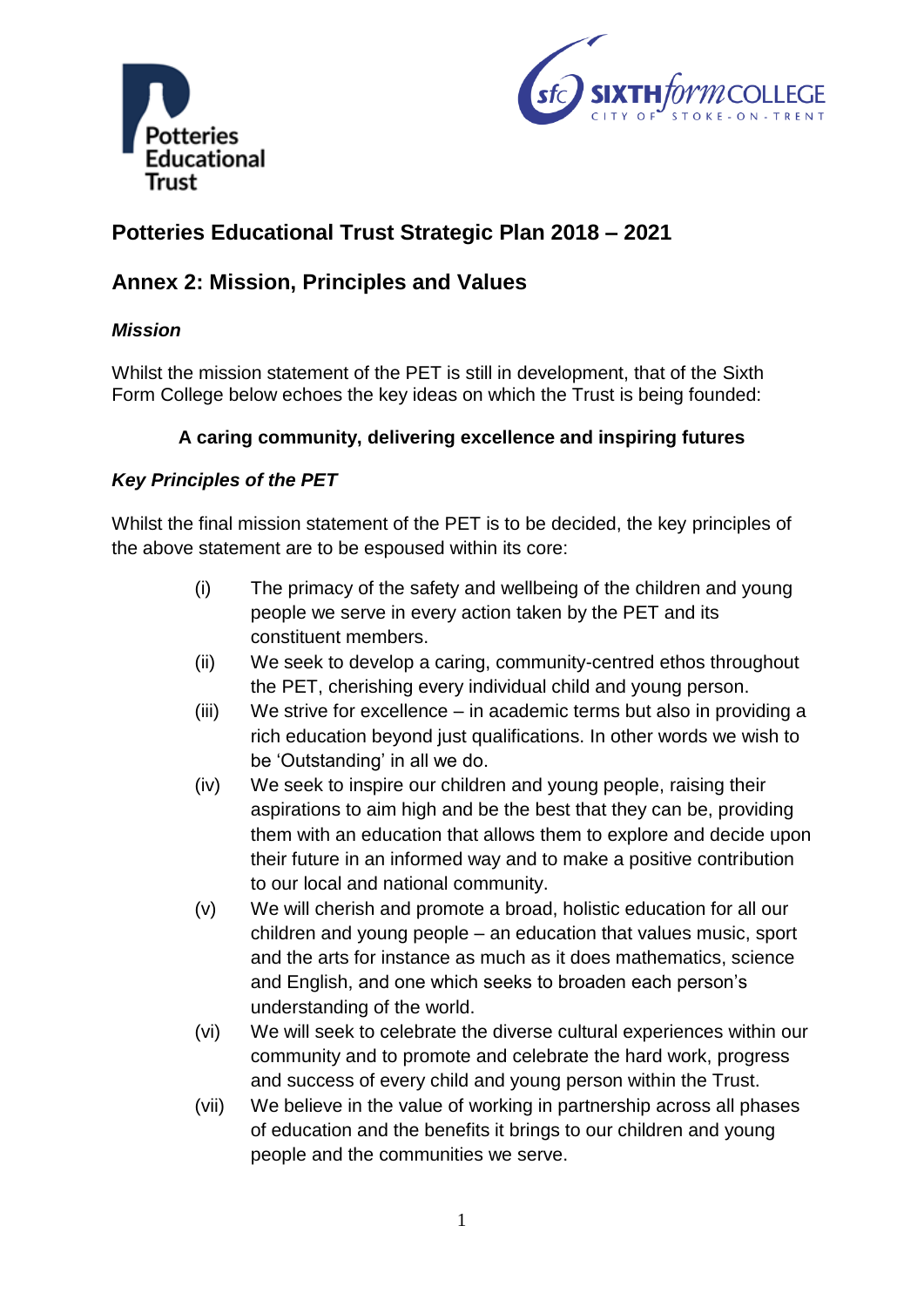



- (viii) We will maintain an open access policy ensuring that admission is not based on academic success, within the context of the available curriculum in each institution.
- (ix) We will ensure the effective use of resources for the benefit of all children and young people in the PET.

## *Values of the PET*

Underpinning our principles as a Trust we believe in these core values:

- (1) Ubuntu: Our schools and college derive self-assurance from knowing that we belong in a wider and greater community of the PET; we are open and available to others, affirming of others, not threatened when others are successful; and we are diminished when others suffer.
- (2) Narrowing the gap: we are committed to every young person in the PET; we celebrate diversity and will work to narrow any gaps in aspiration, achievement or attainment within our community.
- (3) Equality: all partners having an equal place in the PET.
- (4) Trust: we will work together at every level with honesty, transparency and fairness.
- (5) Adding value through partnership: we will work together in ways that demonstrably add value for all our children and young people.
- (6) Learning: all partners gain from being open to and actively seeking to learn from each other – we believe that in doing so we add value to our practices and ultimately to the children and young people and communities we serve.
- (7) Engagement: we all accept the responsibility to participate actively and fully in implementing these principles, to support each other in doing so and challenge each other when we or they fall short.

## *College Values*

The college values mirror the above PET values but in the college context (as schools join their values will be added to the document and mapped to those of the PET).

**Partnership** We will achieve our vision through collaborative and constructive teamwork, internally and externally. The college will continue to raise its profile within the local community through the continued network of partnership working.